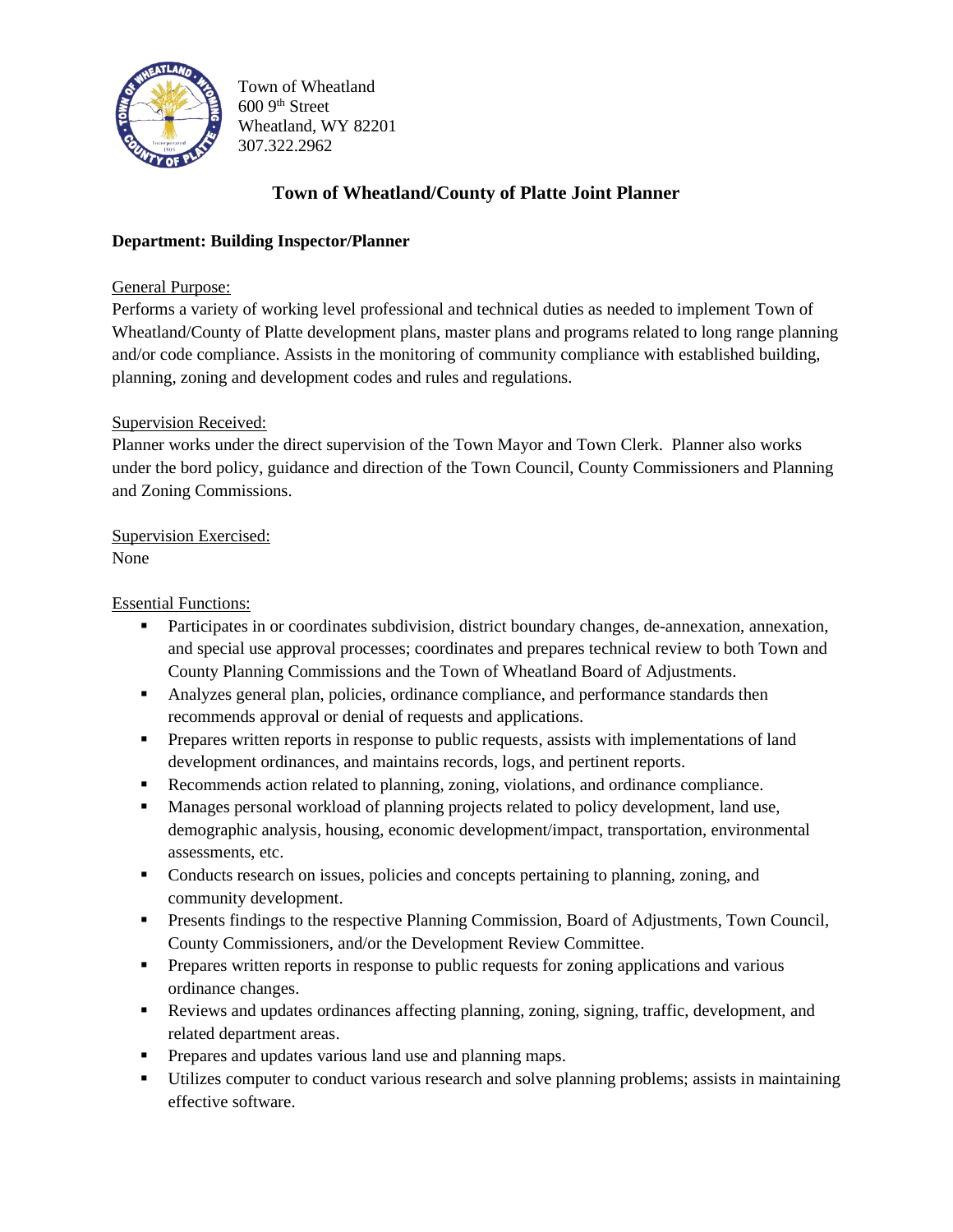- **EXECUTE:** Meets with developers and public to discuss planning, zoning, and development issues.
- Assists the public in defining concerns, and then presents public questions to management.
- **•** Preparation of meeting agendas, meeting packets, and meeting minutes
- Publishes notices of meetings via the local newspaper and posts notice signs.
- **•** Negotiates and/or arbitrates planning solutions for complex development projects with citizen groups, developers, property owners, and government officials.
- Attends town council meetings, citizens committees, pre-application meetings, Board of Adjustment meetings and planning commission meetings as needed.
- **•** Participates in project review meetings with various Town of Wheatland/County of Platte departments and developer representatives
- Identifies problem areas and negotiates options for compliance.
- **May review building permits, plans, and specifications to assure compliance with zoning** ordinances.
- Assures proper legal documents are recorded with the County related to subdivisions plats, annexation plats, easements, and all ordinances pertaining to waivers, amendments, abandonment, street changes and vacates, etc.
- Prepares specialized reports, drafts consolidated plans, and annual performance reports for delivery to federal agencies as required.
- **EXECUTE:** Assist Town and County departments with obtaining easements/right-of ways for Town or County projects.
- Conducts regular reviews of codes, ordinances, and regulations.
- Assists in adapting, modifying, or rewriting codes as needed.
- **•** Prepares and provides written and oral reports to the town council, boards, committees, commissions, and public groups as required.
- Update and maintain department webpages.
- Other duties as assigned.

#### Experience and Training:

Any combination of the following experience and training would provide the required knowledge, skills and abilities to qualify the applicant.

Experience working with the public, preferably in planning or code enforcement

High school diploma or equivalent

Associates degree or higher with coursework in planning, public or business administration, or a related field.

Must possess a valid driver's license

Working Knowledge:

▪ Understanding the principles and practices of urban planning, building construction, site development, master planning, zoning, ordinances, design, historical preservation, environmental protection, architecture, economics, sociology, and community organizations as applied toward urban and rural planning models.